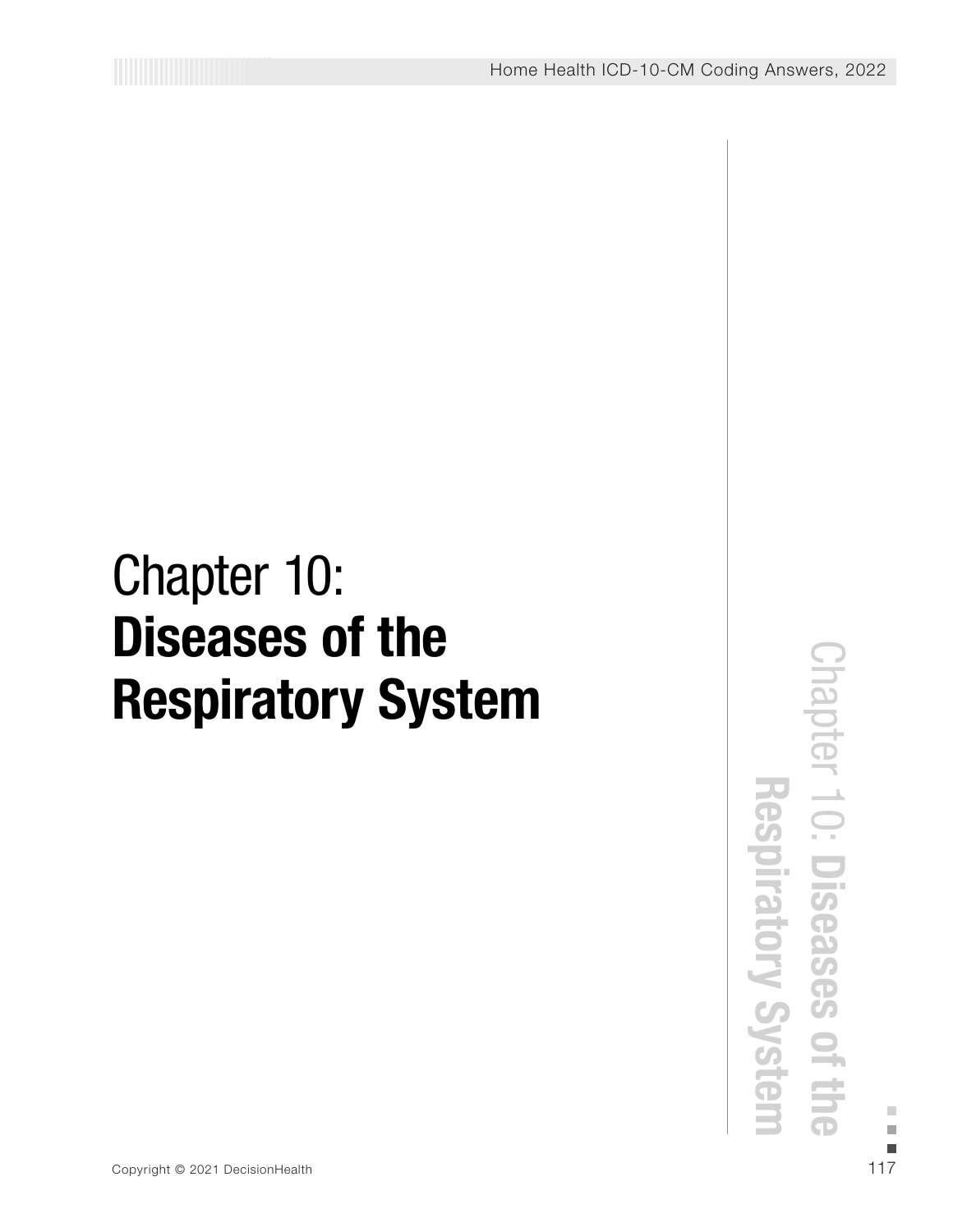## Scenario 96

An 81-year-old woman is admitted to home health with a primary diagnosis of aspiration pneumonia due to the aspiration of food. She suffers from chronic obstructive bronchitis and Alzheimer's disease.

| <b>Primary:</b>   | J69.0              | Pneumonitis due to inhalation of food and vomit                                            |
|-------------------|--------------------|--------------------------------------------------------------------------------------------|
| <b>Secondary:</b> | T17.290D           | Food in respiratory tract, part unspecified, causing<br>asphyxiation, subsequent encounter |
| <b>Secondary:</b> | J44.9              | Chronic obstructive pulmonary disease, unspecified                                         |
| <b>Secondary:</b> | G30.9              | Alzheimer's disease, unspecified                                                           |
| <b>Secondary:</b> | F <sub>02.80</sub> | Dementia in other diseases classified elsewhere without<br>behavioral disturbance          |

Aspiration pneumonia & ventilator-associated pneumonia are not included in "respiratory infection" codes in ICD-10. Thus, they can't prompt the use of the combination code J44.0 (Chronic obstructive pulmonary disease with acute lower respiratory infection) in a patient with chronic obstructive bronchitis, according to the Coding Clinic

Capture this scenario with J44.9 (Chronic obstructive pulmonary disease, unspecified) and J69.0 (Pneumonitis due to inhalation of food and vomit) in the case of aspiration pneumonia, according to Q1 2017 Coding Clinic. The codes are sequenced according to the focus of care.

Note, there is a "Code Also" note at J69.0 to code also any associated foreign body in respiratory track (T17.-). Thus you would assign T17.290D after the J69.0 code.

"Asphyxiation" can be indexed from the term aspiration, as well as the terms choking or choked if the patient choked on food, which is the most common cause of aspiration pneumonia in elderly patients and those with dysphagia.

and J69.0 (Pheumontils due to inhalation of food and vomit) in the case of aspiration<br>pneumonia, according to Q1 2017 Coding Clinic. The codes are sequenced according to<br>the focus of care.<br>
Note, there is a "Code Also" not